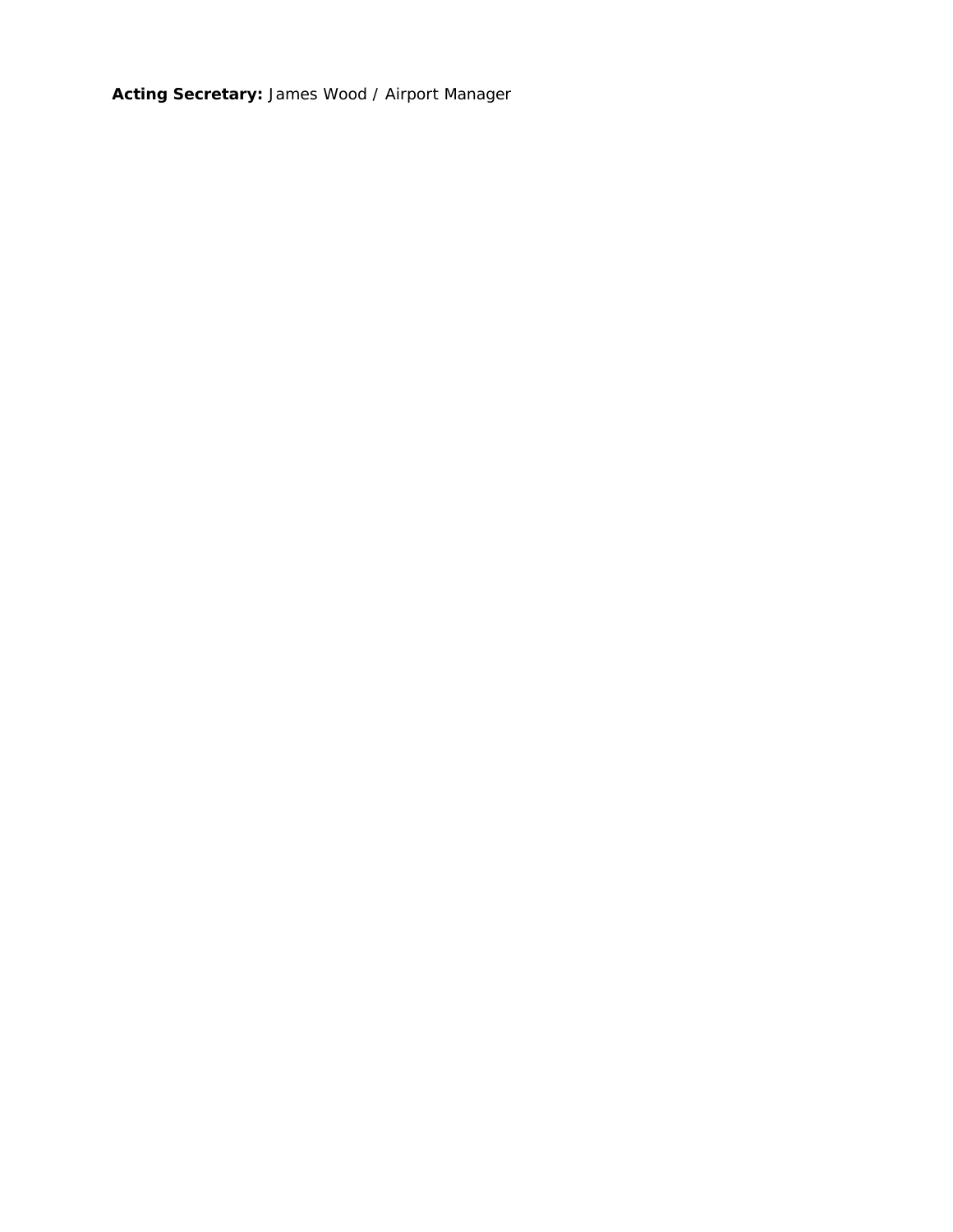October 07, 2008 At the Taylor County Airport

**Call Meeting to Order:** Chairman Werner called the meeting to order at 9:03 a.m.

**Members Present:** John Werner, Fred Parent, Gary Machon, Diane Albrecht and Roger Emmerich

**Members Absent:** None

**Other Attendees:** Charlie Motte, Darla and Kemp Jochimsen

**Approve Minutes.** It was moved by Parent, seconded by Machon, to approve the minutes of the August 27, 2008, Airport Committee meeting. A unanimous vote cast, the motion carried.

**Approve Agenda.** It was moved by Albrecht, seconded by Emmerich to approve the agenda with thirteen items. A unanimous vote cast, the motion carried.

**Approve Bills:** It was moved by Emmerich, seconded by Parent, to approve the bills. All voted aye, motion carried.

**Discuss and act on airport project.** Committee Chair John Werner discussed the current project status. Werner discussed the outcome of the meeting with the DNR.

**Discuss and act on upcoming agricultural land lease.** Committee member Emmerich made a motion to amend the current agricultural lease. The addition to section 7. Sub section h #4 will read (Tennant must maintain ditching and other improvements or will bear cost.) Motion was seconded by Albrecht. All voted aye, motion carried.

A second motion was made by committee member Albrecht to create a section of the lease to read that all airport farm land improvements, like ditching, must first be approved by the airport manager prior to any work being done. Motion was seconded by Machon, all voted aye, motion carried.

**Discuss snow removal equipment for airport.** Airport Manager Wood discussed snow removal equipment plans. Wood stated that he was working with the highway department on a plan to use one of their current end loaders at the airport during winter operations. Wood stated the cost of the end loader was \$50 per hour and was possibly looking at fitting the loader with a 14' to 16' push blade. More information would be brought to the committee at our next meeting. Wood also stated he would be working with the highway department to tryout equipment to best fit the airport's needs and operations.

**Discuss and act on resolution to amend the wetland area.** Committee Member Emmerich made a motion to accept the resolution and forward it onto the county board for approval. Motion was seconded by Albrecht. All voted aye, motion carried.

**Department report of activities.** Airport Manager Jim Wood updated the committee on airport activities. Some items discussed were training that was conducted for Project Lifesaver, maintenance and snow removal equipment, septic system problems for the terminal building.

**Correspondence.** Upcoming airport operations and land-use seminar held in Wisconsin Rapids.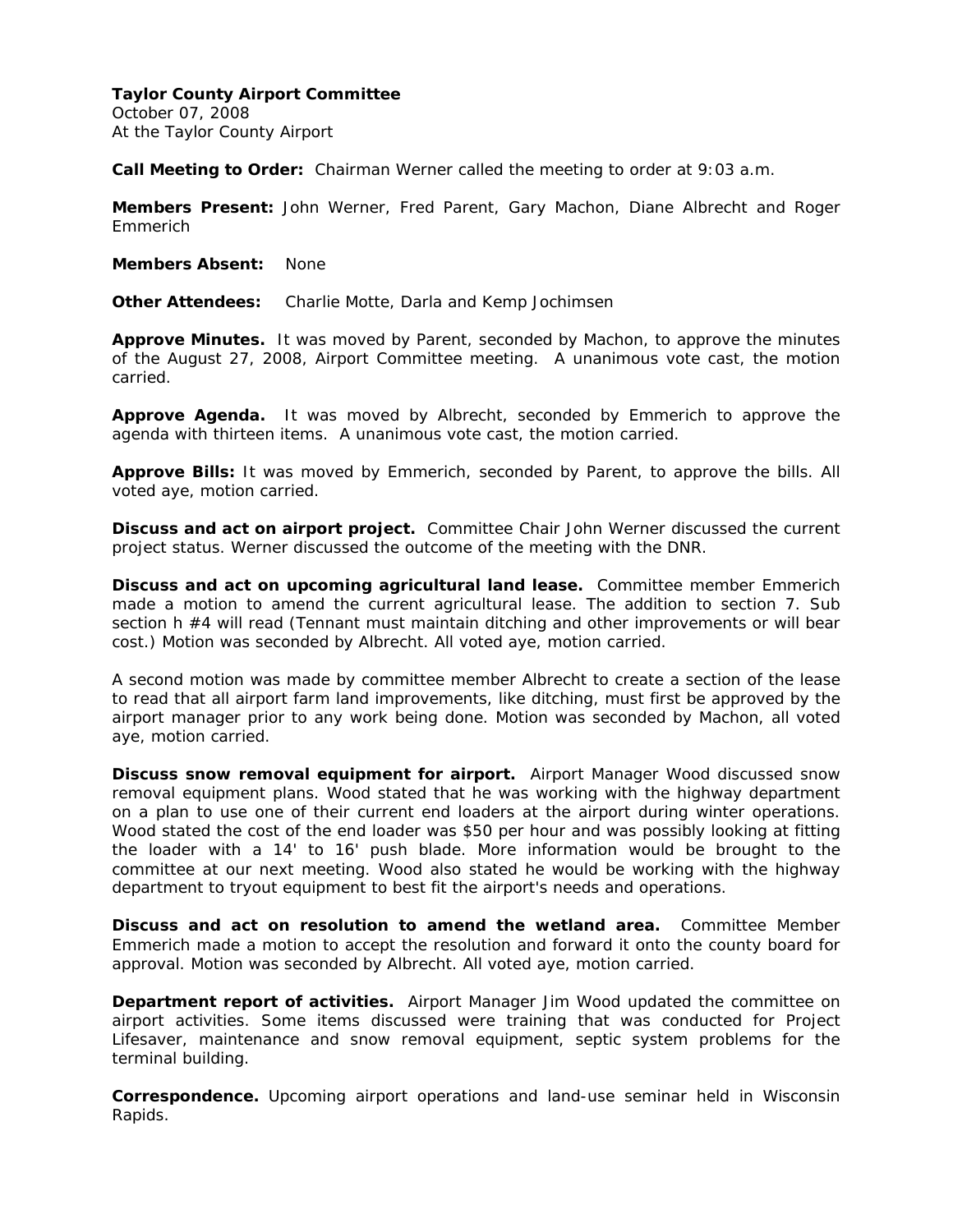Date of next meeting. The next meeting of the Airport Committee will be held on November 10, 2008, at the Taylor County Airport at 9:00 a.m.

**Adjournment.** It was moved by Albrecht, seconded by Machon, to adjourn at 10:50 a.m. An unanimous vote cast, the motion carried.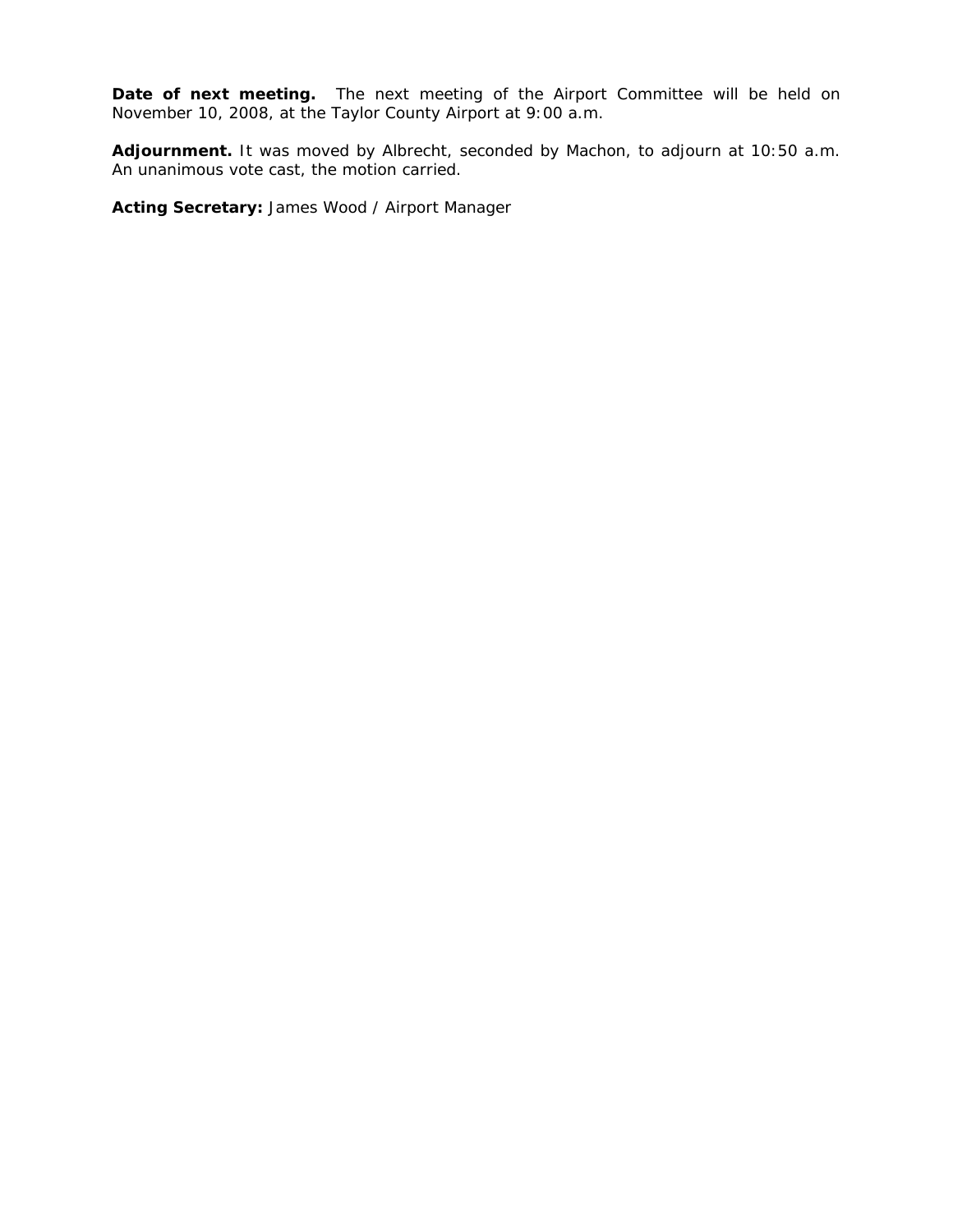August 27, 2008 At the Taylor County Airport

**Call Meeting to Order:** Chairman Werner called the meeting to order at 9:02 a.m.

**Members Present:** John Werner, Fred Parent, Gary Machon, Diane Albrecht and Roger Emmerich

**Members Absent:** None

**Other Attendees:** Larry Brandl, (Accounting) Darla and Kemp Jochimsen,

**Approve Minutes.** It was moved by Parent, seconded by Albrecht, to approve the minutes of the July 25, 2008 Airport Committee meeting. A unanimous vote cast, the motion carried.

**Approve Agenda.** It was moved by Albrecht, seconded by Machon to approve the agenda with thirteen items. A unanimous vote cast, the motion carried.

**Approve Bills:** It was moved by Parent, seconded by Albrecht, to approve the bills. All voted aye, motion carried.

**Discuss and act on airport project.** Committee Chair John Werner discussed the current project status. Construction on the first phase of the project was nearing completion. Werner updated committee members on issues related to the second phase of the runway project.

**Discuss and act on 2009 Budget.** Committee member Emmerich made a motion to approve the budget as proposed. Motion was seconded by Parent. All voted aye, motion carried.

**Discuss future needs for equipment at airport.** Committee members discussed the future equipment needs for the airport. Committee Chair Werner would try to assist Airport Manager Wood in arranging some type of agreement with Taylor County Highway Department for this year's snow removal needs.

**Discuss and act on bids for the former Miller farm house and out buildings.**  Committee member Parent made a motion to accept the bid for the former Miller house for the amount of \$2,020.00 as 20% down payment for the property. The bid for the house was \$10,100. A separate bid for the bulk tank at \$50.00 and a bid for the grain bin at \$50.00. Motion was seconded by Emmerich. All voted aye, motion carried.

**Discuss and act on airport property.** The committee went into closed section with a motion from committee member Albrecht at 10:25 under IAW SS 19.85 (1) Sub (e) deliberation or negotiation of the purchase of public property. Motion was seconded by Machon. All voted aye. Vote was unanimous.

The committee returned into open section with a motion from committee member Emmerich at 10:48. Motion was seconded by Parent. All voted aye. Vote was unanimous.

In open section, committee member Emmerich made a motion to authorize committee chair John Werner to meet with Corporation Counsel to work out a purchase agreement with Joe Leader towards the purchase of his 10-acre property parcel. Motion was seconded by Parent. All voted aye, motion carried.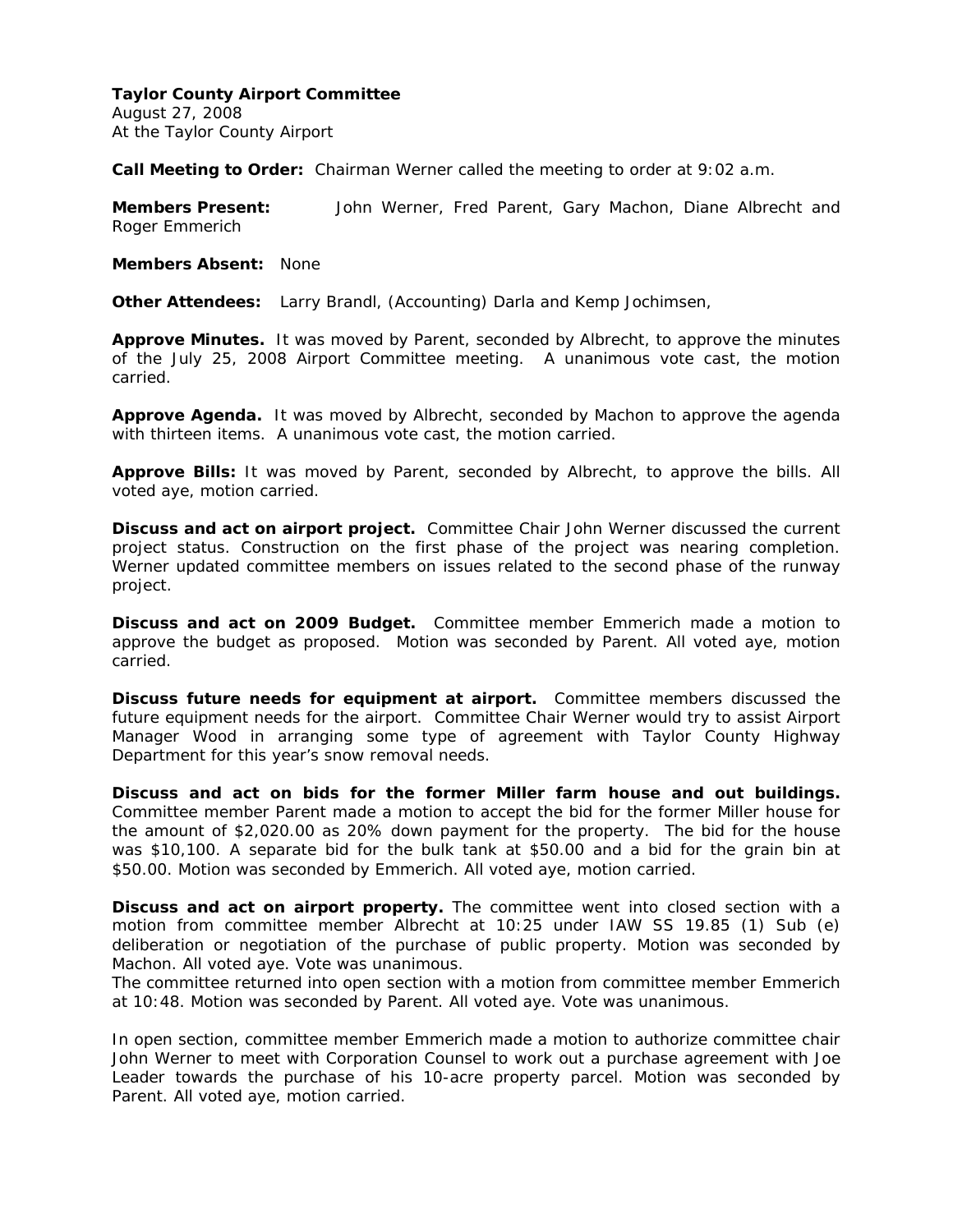**Department report of activities.** Airport Manager Jim Wood updated the committee on airport activities.

**Correspondence.** No correspondence at this meeting.

**Date of next meeting.** The next meeting of the Airport Committee will be held on September 30, 2008 at the Taylor County Airport at 9:00 a.m.

**Adjournment.** It was moved by Albrecht, seconded by Machon, to adjourn at 10:50 a.m. A unanimous vote cast, the motion carried.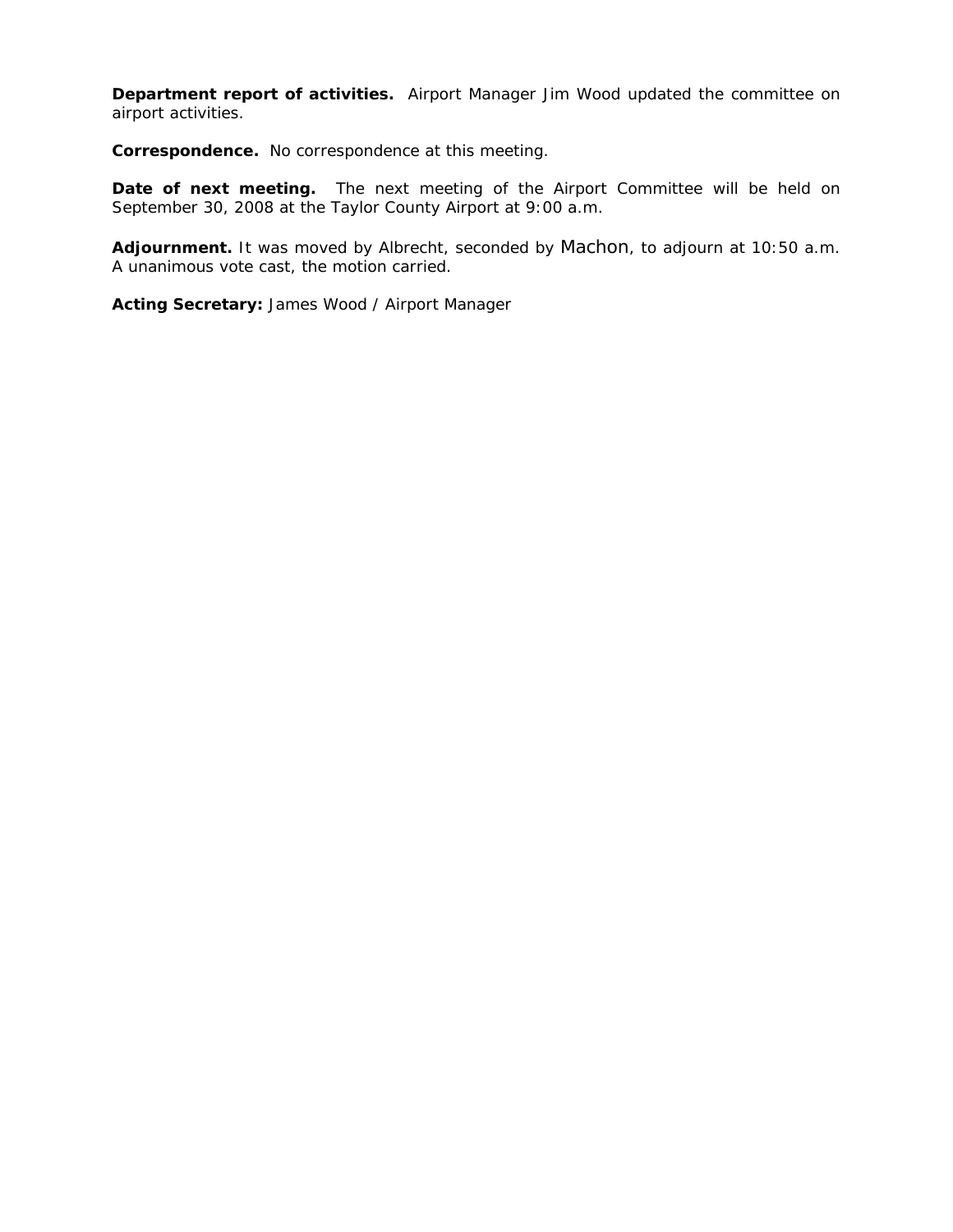July 25, 2008 Taylor County Airport

**Call Meeting To Order:** Committee chair John Werner called the meeting to order at 9:22 a.m.

**Members Present:** John Werner, Diane Albrecht, Gary Machon

**Members Absent:** Roger Emmerich, Fred Parent.

**Other Attendees:** Airport Manager James Wood, Star News reporter, Bruce Strama County Clerk and Larry Brandl, Accountant.

**Approve Agenda:** Committee Member Machon made a motion to approve Agenda. Motion was seconded by Albrecht. All voted aye motion carried.

#### **New Business**

Discuss and act on opening bids for excess dirt removal at airport. Committee member Albrecht made a motion to accept a bid of \$1 per yard for the sale and removal of excess top soil at the end of runway 27. Dirt is to be removed within the week. Motion was seconded by Machon. All voted aye, motion carried.

#### **Discuss and act on buy-out option of refueler truck lease.**

Committee member Machon made a motion to purchase the refueler for \$13,010.48, the remainder of the lease for the refueler. Motoion was seconded by Albredht. All voted aye, Motion carried.

#### **Manager's Report of Activities:**

**Correspondence:** There was no correspondence at this meeting.

**Next committee Meeting:** August 19, 2008 at 9:00 a.m.

**Adjournment:** Motion to adjourn at 9:44 a.m. by Albrecht, seconded by Machon. All voyted Aye, motion carried.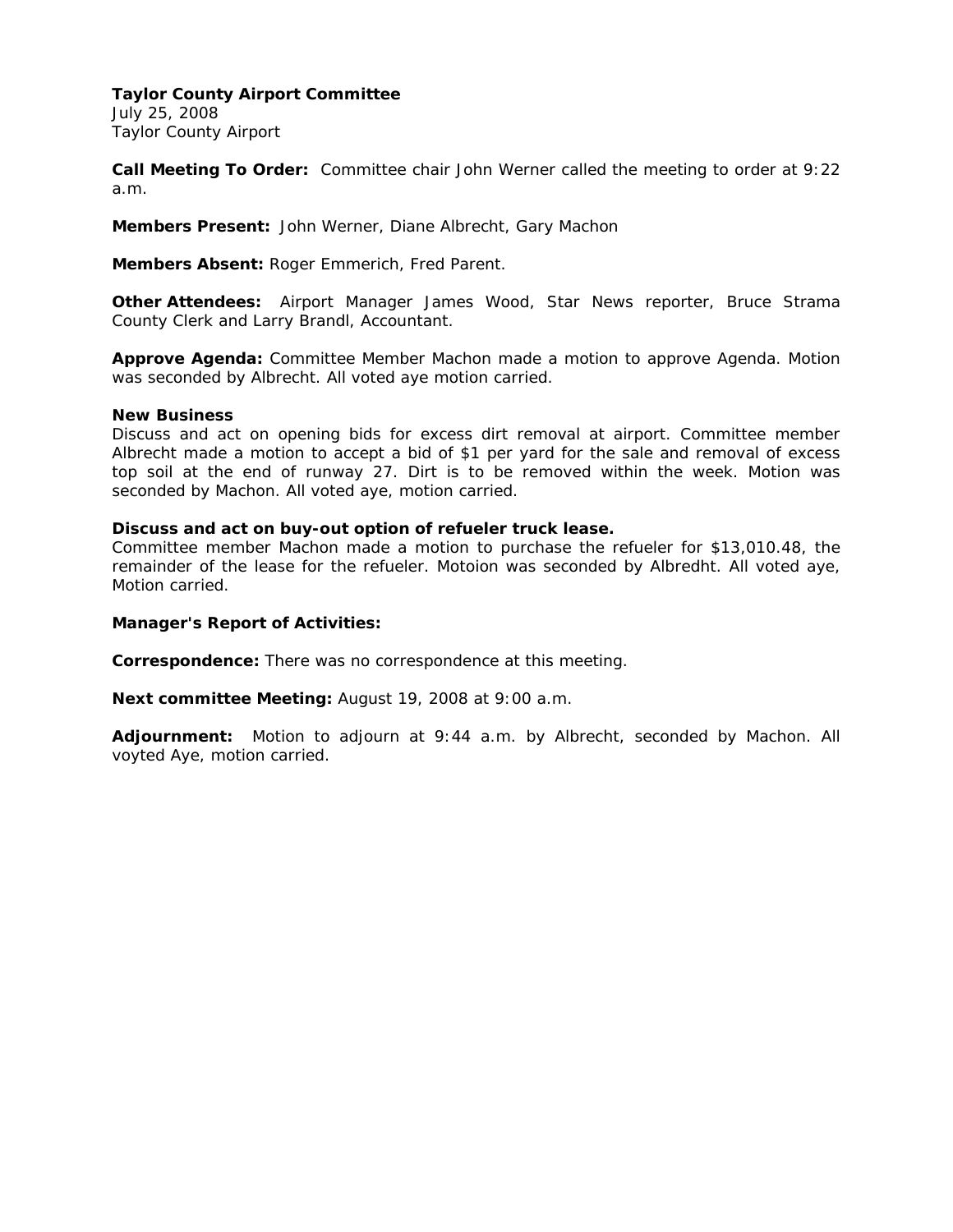July 15, 2008 Third Floor County Board Room

**Call Meeting to Order:** Chairman Werner called the meeting to order at 9:01 a.m.

**Members Present:** John Werner, Fred Parent, Gary Machon, Diane Albrecht and Roger Emmerich **Members Absent:** None

**Other Attendees:** Kemp Jochimsen, Darla Jochimsen, Ron Bashor, Mike Dahl, Dan Schuh, Bruce Strama, Scott Borgerding, Mark Smith, Melissa Weinke, Linda Daniels, Luke Klink, Star News

**Approve Minutes.** It was moved by Parent, seconded by Machon, to approve the minutes of the June 10, 2008 Airport Committee meeting. A unanimous vote cast, the motion carried.

**Approve Agenda.** It was moved by Machon, seconded by Emmerich, to approve the agenda with fourteen items. A unanimous vote cast, the motion carried.

**Pay Bills.** It was moved by Parent, seconded by Machon to approve the payment of the bills in the amount of \$4,395.42. A unanimous vote cast, the motion carried.

**Discuss and update on airport project.** Jim Wood, Airport Manager updated the committee on airport project. Weather pending, the first phase of project should be completed by midweek of July 20-26, 2008.

**Discuss and act on wireless internet access in terminal building.** Melissa Weinke was present for the discussion. She stated that for an approximate cost of \$100.00 they could provide a wireless signal so that pilots could use their laptops in the terminal building to use the internet. A motion was made by Emmerich, seconded by Albrecht, to approve the wireless access in the terminal building. A unanimous vote cast, the motion carried.

**Discussion on the second phase of airport project start date.** More information was needed on this before any action could be taken. Item is tabled until further information is available.

**Discuss and act on allowing Taylor County Clerk to handle bid opening for excess dirt removal at airport.** Bruce Strama, County Clerk, was present to explain that he was going to confer with Corporation Counsel Steven Anderson to see if he could open the bid. The deadline has past and the county received only one bid. A motion was made by Albrecht, seconded by Emmerich to have the County Clerk open the bid with the approval of the Corporation Counsel. A unanimous vote cast, the motion carried.

**Discuss and act on bid packet and bid letting for the former Jerry Miller farm.** A motion was made by Emmerich, seconded by Machon to approve the bid packet and to put it in the newspaper publications. Airport Manager Jim Wood asked for which papers to include and the committee stated to publish it in the Marshfield News Herald, Wausau Daily Herald, Star News, and Tribune Phonograph. A unanimous vote cast, the motion carried.

**Department report of activities.** Airport Manager Jim Wood updated the committee on Airport activities. Activities going on are crack filling on the runways, spraying for gypsy moths, and they replaced the culvert in the driveway.

**Correspondence.** There was no correspondence for the committee.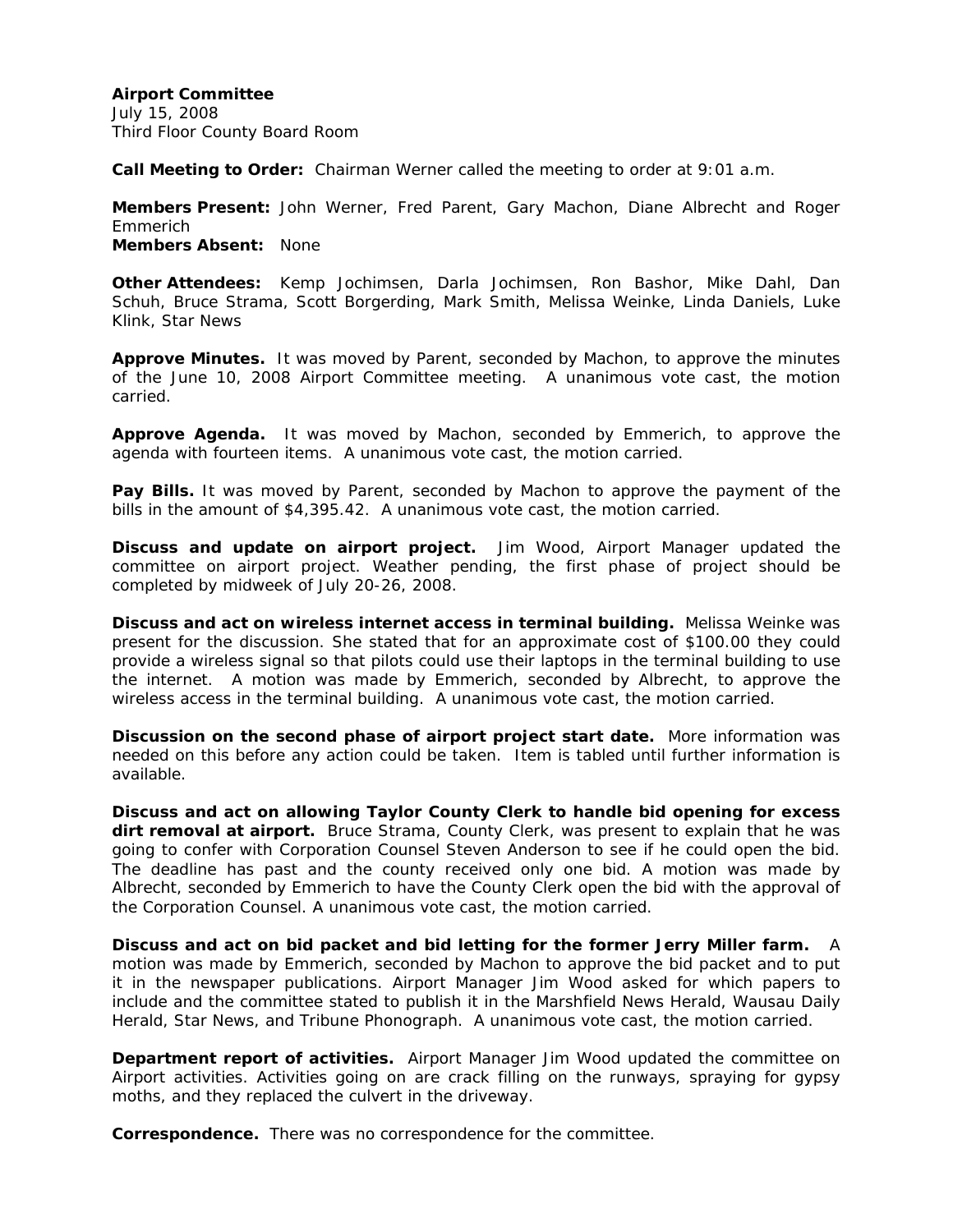**Date of next meeting.** The next meeting of the Airport Committee is tentatively scheduled for August 11, 2008 at the Taylor County Airport.

Jim Wood left the meeting prior to the beginning of closed session at 9:44 a.m. and did not return for the remainder of the meeting.

**Discuss and act on options related to possible purchase of Leader property. The committee may wish to go into closed session at approximately 10:00 a.m. IAW SS 19.85(1) Sub (e) deliberating or negotiation of the purchase of public property. The committee may wish to return in open session at approximately 10:30 a.m. and take any action as needed.** A motion was made by Albrecht, seconded by Machon, to go into closed session at 9:45 a.m. A unanimous vote cast, the motion carried.

**Open Session.** A motion was made Albrecht, seconded by Emmerich, to go back into open session. At 9:55 a.m. a unanimous vote cast, the motion carried.

**Acting on closed session item**. A motion was made by Emmerich, seconded by Albrecht, to offer for sale the NE ¼ SW ¼ Section 8 T-30-N, R-2-E purchased from Donald and Armella Berger abiding to the agreement when purchased listing those who are to have the first right of purchase. The county will offer the parcel to Donald or his wife, Armella Berger, Mark A. Berger, Patricia Weinzatl, and Ann Wiitala, respectively, for the Fair Market Value via certified letter with return receipt. A unanimous vote cast, the motion carried.

**Adjournment.** It was moved by Parent, seconded by Machon, to adjourn at 10:00 a.m. A unanimous vote cast, the motion carried.

#### **Acting Secretary:** Linda Daniels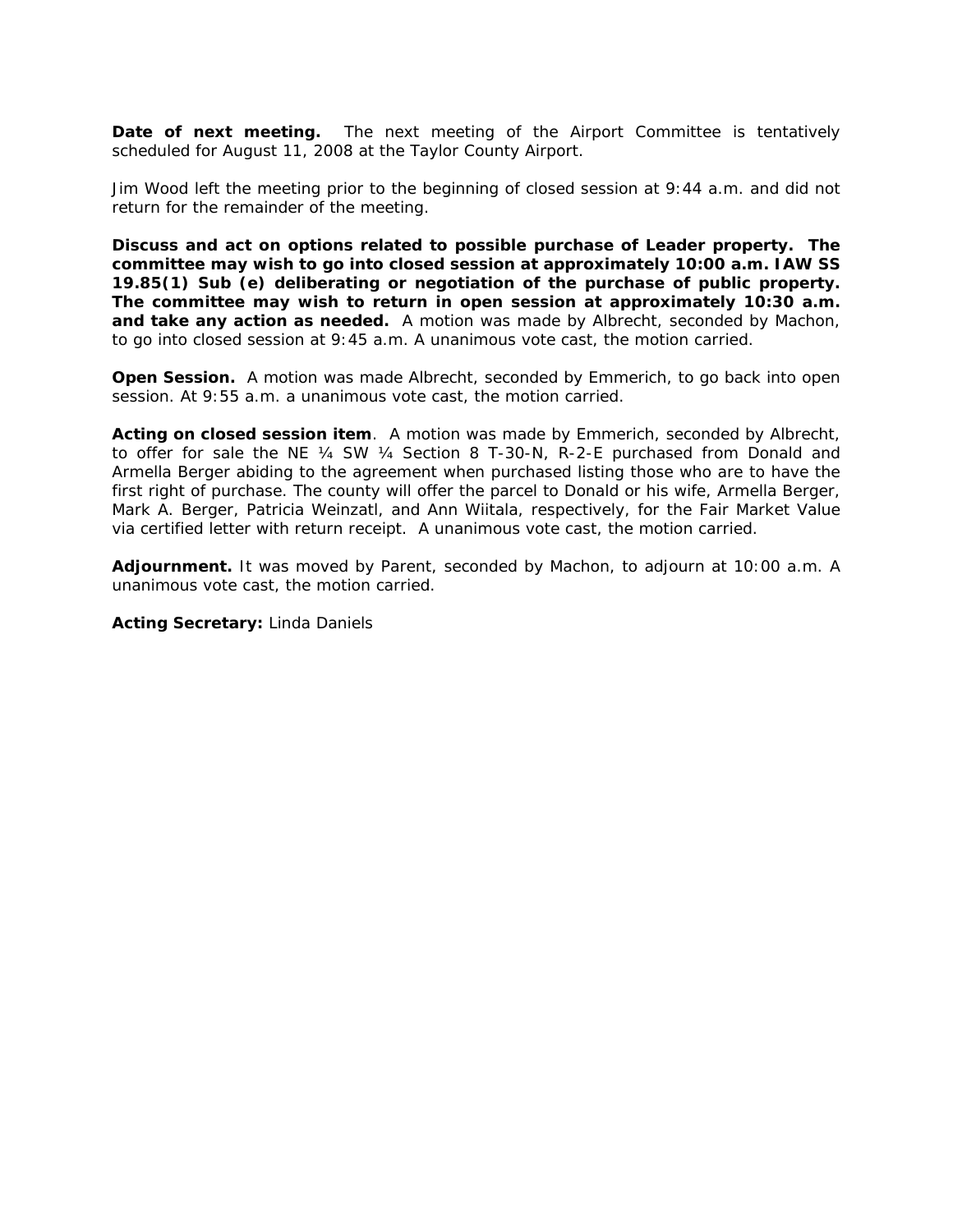June 10, 2008, At the Taylor County Airport

**Call Meeting to Order:** Chairman Werner called the meeting to order at 9:03 a.m.

**Members Present:** John Werner, Fred Parent, Gary Machon, Diane Albrecht and Roger Emmerich **Members Absent:** None

**Other Attendees:** Bruce Strama (County Clerk), Larry Brandl, (Accounting) Darla and Kemp Jochimsen, Dan Schuh (MSA), Mike Dahl (Hanson Electric)

**Approve Minutes:** It was moved by Albrecht, seconded by Parent, to approve the minutes of the May 13, 2008 Airport Committee meeting. A unanimous vote cast, the motion carried.

**Approve Agenda:** It was moved by Albrecht, seconded by Machon to approve the agenda with thirteen items. A unanimous vote cast, the motion carried.

**Approve Bills:** It was moved by Parent, seconded by Albrecht, to approve the bills. All voted aye, motion carried.

**Discuss and act on airport project:** Dan Schuh and Mike Dahl updated committee members on project status. Items discussed were working days left on the project, rain delays, tentative days until paving.

**Discuss and act on ordinance revision related to the Maintenance Department:**  Committee member Emmerich made a motion to approve ordinance to amend section 2.08 (1) (a) and forward to County Board. Motion was seconded by Parent. All voted aye, motion carried.

**Discuss and act on land related issues. Former Berger parcel and Leader parcel:**  A motion was made by Emmerich to recommend the purchase of the Leader property. Motion was seconded by Machon. All voted aye, motion carried. This motion will be forwarded to County Board on June 25, 2008.

**Discuss and act on wetland monitoring program:** Committee member Albrecht made a motion to authorize MSA Professionals to conduct the wetland monitoring program. Motion was seconded by Machon. All voted aye, motion carried.

**Discuss and act on wireless internet access:** This item was tabled until further information could be gathered.

**Department report of activities:** Airport Manager Jim Wood updated the committee on airport activities.

**Correspondence:** No correspondence at this meeting.

**Date of next meeting:** The next meeting of the Airport Committee will be held on July 8, 2008 at the Taylor County Airport at 9:00 a.m.

**Adjournment:** It was moved by Albrecht, seconded by Parent, to adjourn at 10:02 a.m. A unanimous vote cast, the motion carried.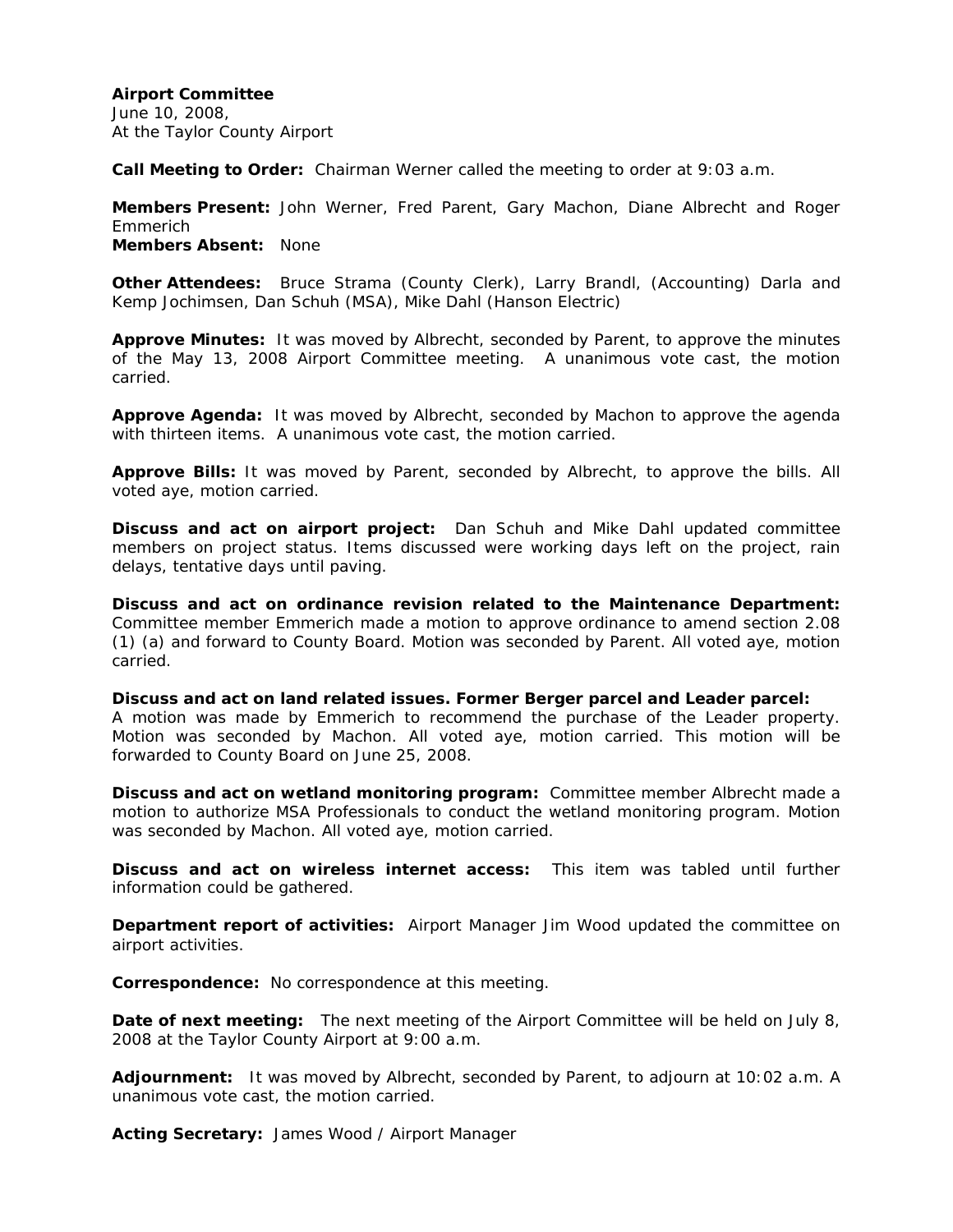May 13, 2008 Taylor County Airport

**Call Meeting To Order:** Committee chair John Werner called the meeting to order at 9:02 a.m.

**Members Present:** John Werner, Diane Albrecht, Gary Machon, Fred Parent and Roger Emmerich.

### **Members Absent:** None

**Other Attendees:** Airport Manager James Wood, Star News Reporter Luke Klink, and Kemp and Darla Jochimsen.

**Minutes from previous meeting:** Parent made a motion to approve the minutes of the previous meeting. Motion was seconded by Machon. All voted aye, motion carried.

**Approve Agenda:** Committee member Albrecht made a motion to approve the agenda, seconded by Parent. All voted Aye, motion carried.

**Approve Bills:** Committee member Emmerich made a motion to approve the bills. Motion was seconded by Parent. All voted aye, motion carried.

## **New Business**

**Discuss and Update on airport project:** There was some discussion on the start date of the airport project. The tentative date is May  $19<sup>th</sup>$  depending on road weight limits.

**Discuss and Act on Milking Equipment at the Former Jerry Miller Farm.** Committee member Emmerich made a motion to allow Nickels Bulmatick to remove the milking equipment within 30 days from May 13th. Items to be removed would be pipeline wall panel and any other accessories other than bulk tank. Motion was seconded by Albrecht. All voted aye. Motion carried.

**Discuss and Act on former Miller farm and out buildings.** Committee member Emmerich made a motion to rebid the removal of the house and out buildings on the former Miller property. Motion was seconded by Parent. All voted aye, motion carried. Committee member Albrecht made a motion to allow closure of the well on the former Miller property. Motion was seconded by Machon. All vote aye, motion carried.

**Discuss Aviation Conference:** Committee member Albrecht gave an overview of items that were discussed at the aviation conference. Items such as lighting systems, fuel systems, positive press, and other aviation-related conference items.

**Closed Section:** The Airport committee went into Closed Section pursuant to Wis. Stats. 19.85 (1) (c) for the purpose of considering employment, promotion, compensation or performance evaluation data of the airport manager at 9:44 a.m. Committee member Emmerich made the motion. Motion was seconded by Albrecht. All voted aye. Vote was unanimous.

The meeting reconvened into Open Section pursuant to Wis. Stats. 19.83 by motion by Parent. Motion was seconded by Machon. All voted aye. Vote was unanimous.

Committee member Emmerich made a motion that the evaluation stay the same as last year. Motion was seconded by Machon. All voted aye, motion carried.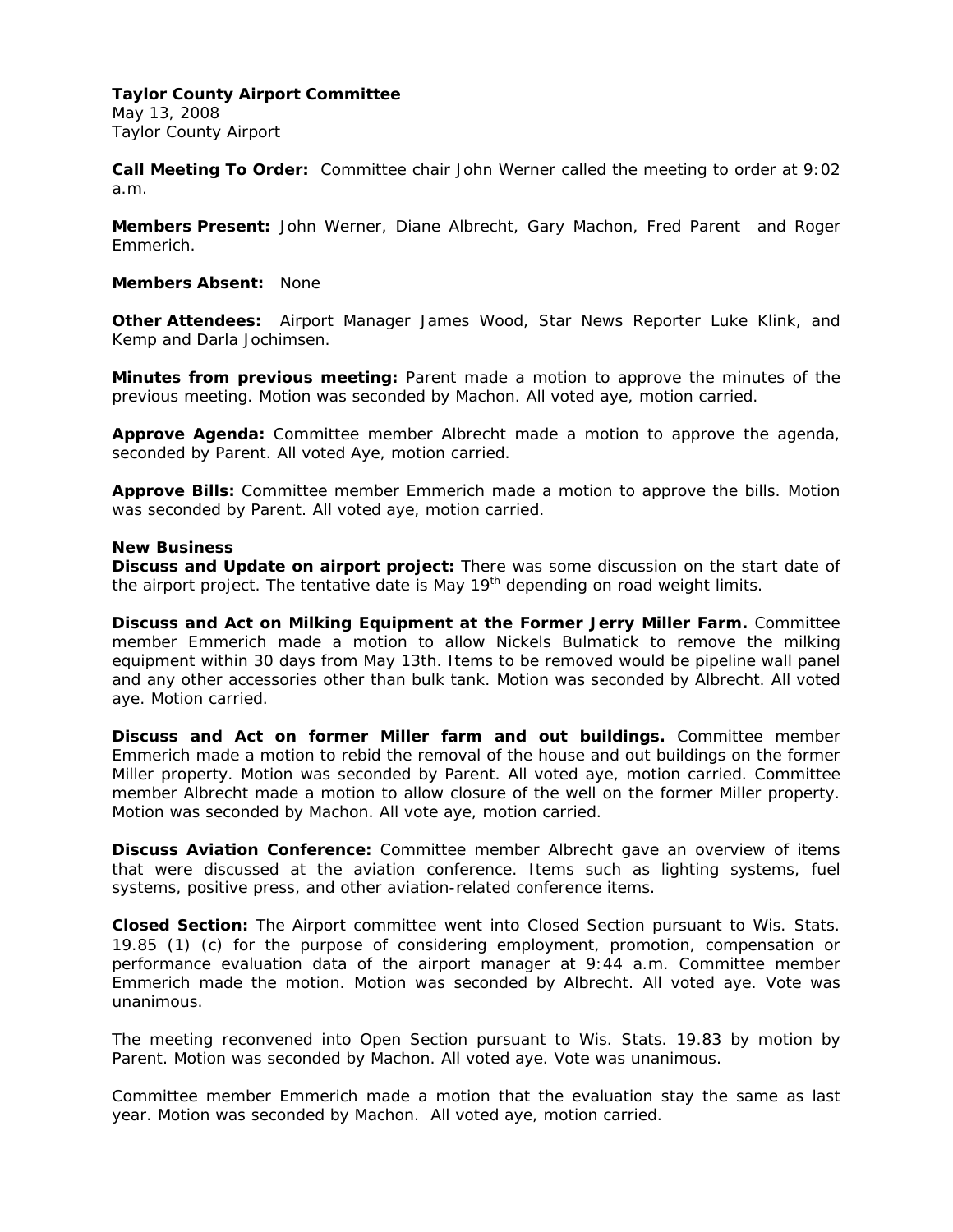**Manager's Report of Activities:** Airport manager Wood discussed school career days at the Medford Area Elementary School. Wood also asked committee for permission to have an Ultralight Fly-In. Date would be posted due to weather conditions.

**Correspondence:** None.

**Next committee Meeting:** June 10, 2008 at 9:00 a.m.

**Adjournment:** Committee member Albrecht made a motion to adjourn at 10:18 a.m. Motion was seconded by Machon. All voted aye, motion carried.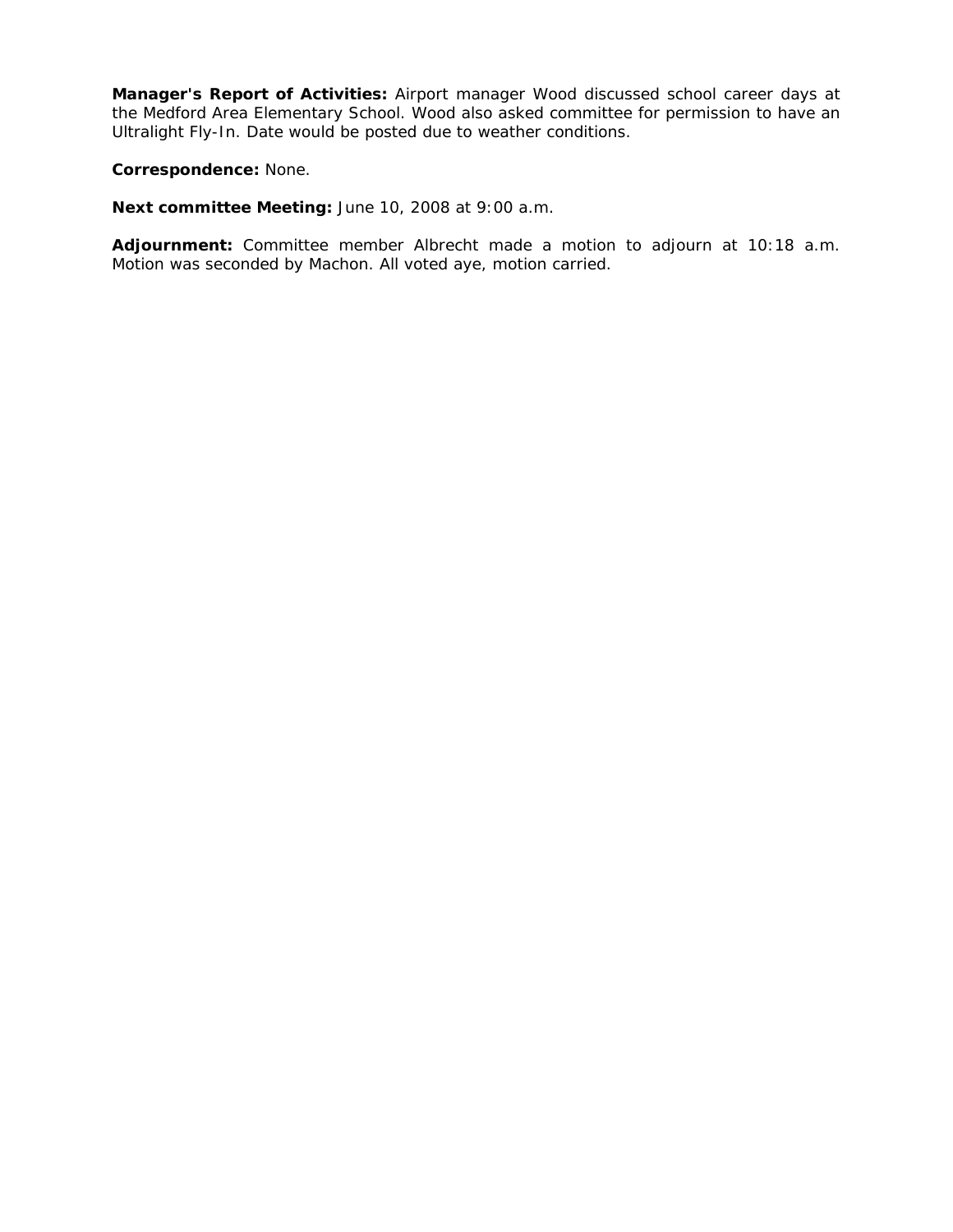**Airport Committee**  April 8, 2008 At the Taylor County Airport

**Call Meeting to Order:** Chairman Werner called the meeting to order at 9:00 a.m.

**Members Present:** John Werner, Fred Parent, Gary Machon, Diane Albrecht and Roger Emmerich **Members Absent:** None

**Other Attendees:** Luke Klink, Star News

**Approve Minutes.** It was moved by Emmerich, seconded by Parent, to approve the minutes of the March 25, 2008 Airport Committee meeting. A unanimous vote cast, the motion carried.

**Approve Agenda.** It was moved by Parent, seconded by Albrecht, to approve the agenda with fourteen items. A unanimous vote cast, the motion carried.

**Approve Bills:** It was moved by Parent, seconded by Emmerich, to approve the bills. All voted aye, motion carried.

**Discuss and act on Agriculture Land Lease Rate / Amend current lease.** Committee member Emmerich made a motion to approve the lease for the agriculture land to Motte farms as written for an amount of \$50.00 per acre for 205 acres for a one-year term. Motion was seconded by Machon. All voted aye, motion carried.

**Discuss and act on Milking Equipment at the former Jerry Miller Farm.** Committee members tabled this issue until further information could be gathered from Ayres and Associates.

**Discuss and act on Highway Department Equipment and purchase mowing equipment for John Deere tractor.** A motion was made by committee member Emmerich to purchase the highway department's tractor and broom for \$5,000. Motion was seconded by Machon. All voted aye, motion carried.

A motion was made by Albrecht to purchase a brush mower for \$5,849.60 from Mahner's Welding and Repair. Motion was seconded by Machon. All voted aye, motion carried.

**Discuss and Act on billing for Miller's LP gas and pumping fee.** Committee member Emmerich made a motion to authorize a check for the remainder of the fuel left in the LP tank at the former Miller property.

**Department report of activities.** Airport Manager Jim Wood updated the committee on Airport activities.

**Correspondence.** No correspondence at this meeting.

**Date of next meeting.** The next meeting of the Airport Committee will be held on May 13, 2008 at the Taylor County Airport at 9:00 a.m.

**Adjournment.** It was moved by Albrecht, seconded by Machon, to adjourn at 10:20 a.m. A unanimous vote cast, the motion carried.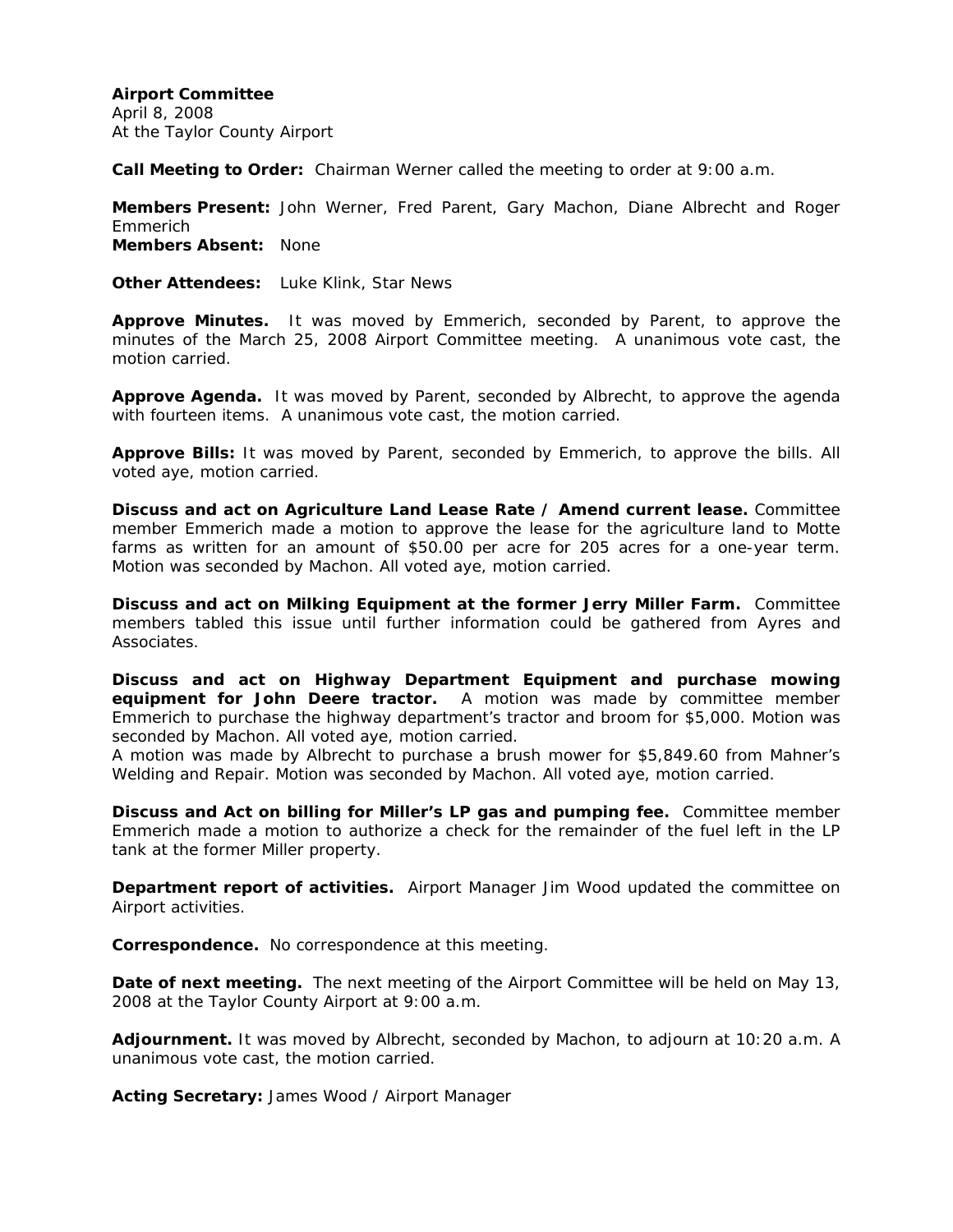March 12, 2008 Third Floor County Board Room

**Call Meeting to Order:** Chairman Werner called the meeting to order at 9:30 a.m.

**Members Present:** John Werner, Fred Parent, Gary Machon, Diane Albrecht and Roger Emmerich **Members Absent:** None

**Other Attendees:** Don Berger, Armella Berger, Pat Waldhart, Harley Waldhart, Bruce Strama, Patti Weinzatl, Mark Berger, Jody Delasky, Ray Sackmann, Daniel Hoffman, Town of Little Black, Don Erl, Linda Daniels, Steve Anderson, Corporation Counsel for Taylor County, Luke Klink, Star News

**Approve Minutes.** It was moved by Emmerich, seconded by Machon, to approve the minutes of the January 21, 2008 Airport Committee meeting. A unanimous vote cast, the motion carried.

**Approve Agenda.** It was moved by Albrecht, seconded by Parent, to approve the agenda with thirteen items. A unanimous vote cast, the motion carried.

**Discuss and act on Berger Claim.** Don and Armella Berger were present for the discussion. Don Berger presented a claim to the County Clerk for \$660.34. A motion was made by Emmerich, seconded by Parent to authorize a withdrawal of \$660.34 from the 2007 Revenue Account number 101-45000-0000-4542 for the Berger Claim. A roll call vote cast, four (4) voting aye, one (1) voting no (Werner), the motion carried.

**Discuss and update on airport project.** Jim Wood, Airport Manager updated the committee on airport project. The main runway will be closed starting next month. There was discussion on applying for the FFY 2009 Federal Appropriations Request Form. The committee decided to continue with the proposal for the 2009 congressional earmark.

**Discuss and act on resolution for an agreement with the Towns of Little Black and Deer Creek to reconstruct Apple Avenue.** Representatives from the Town of Little Black and Town of Deer Creek were present for the discussion. It was decided that all loaded trucks will enter the airport from CTH O to Oriole Avenue and empty trucks will exit the airport going west on Apple Avenue to Hwy 13. Dust control will have to be taken care of by the construction company on Oriole Avenue. The resolution was not acted upon because with the new agreement the resolution was not needed.

Diane Albrecht left the meeting at 10:05 a.m.

**Discuss and act on Agriculture Land Lease.** Lease with Charlie Motte is expired. After discussion, a motion was made by Emmerich, seconded by Parent, to put on bid the land for a period of a 5 year lease which would have variable acreage due to the construction of the airport project. Acres may vary from year to year. A unanimous vote cast, the motion carried.

**Discuss and act on upgrades to credit card reader system.** Jim Wood, Airport Manager, distributed information on reader upgrades. A motion was made by Emmerich, seconded by Parent to not proceed with the proposal from QT Technologies. A unanimous vote cast, the motion carried.

**Discuss and act on snow blower and snow removal equipment.** Airport Manager Jim Wood discussed with the committee the need for the snow blower needing repair. Wood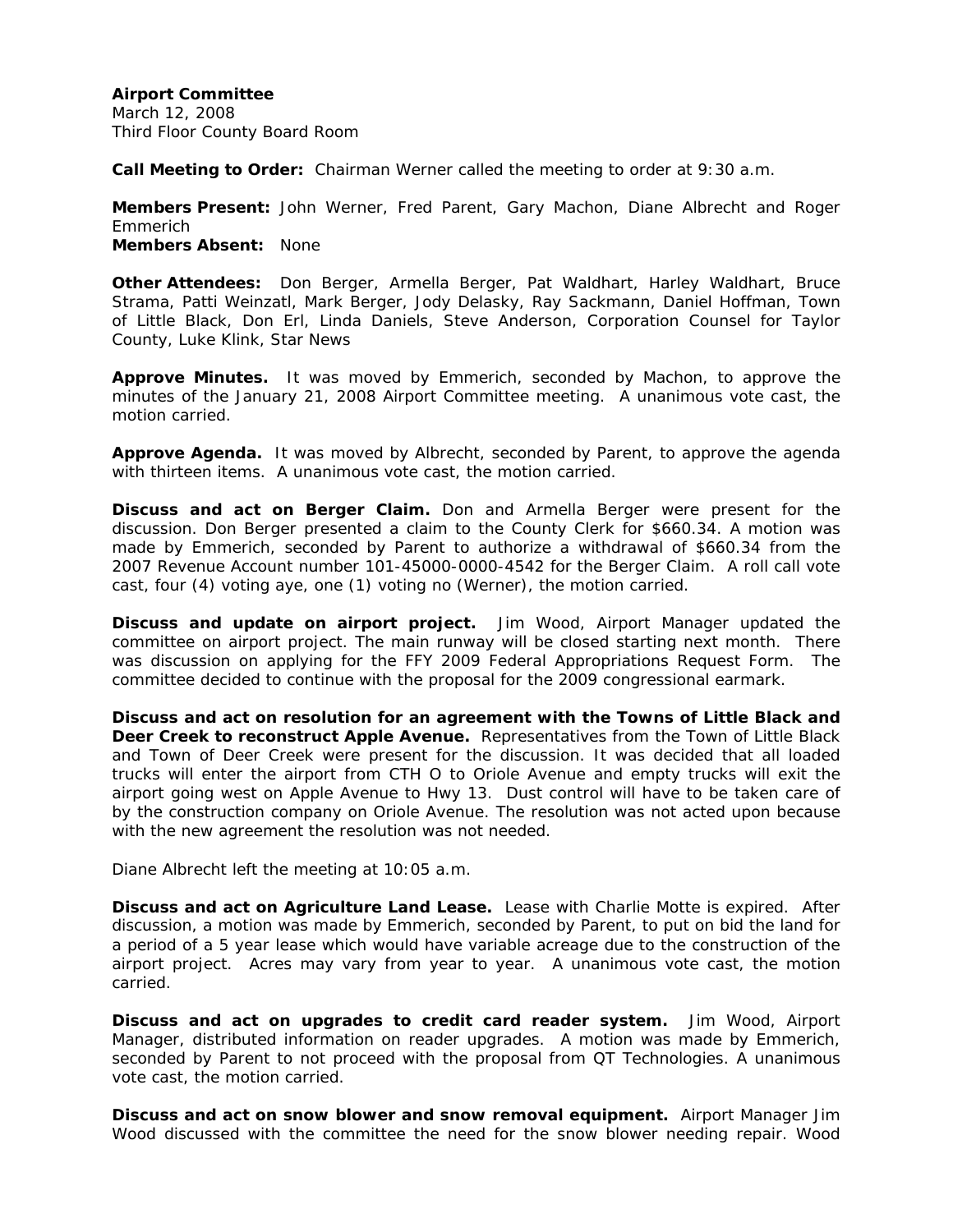stated there was an end loader at the highway shop that wasn't being used. Emmerich suggested approaching the Highway Commissioner about leasing equipment or purchasing options for the snow equipment from the Highway Department. Chairman Werner will talk to the Highway Committee. A motion was made by Machon, seconded by Parent to purchase a new oil cooler for the current snow blower at a price of \$1,300.00. A unanimous vote cast, the motion carried.

**Department report of activities.** Airport Manager Jim Wood updated the committee on Airport activities. Septic system backed up the week before the meeting. Wood stated that in the Taylor County Code, upkeep of Airport buildings belongs to the Building and Grounds Department. After much discussion, no action was taken on which department would pay for the expenses. The bill would be sent to the Finance Committee for approval.

**Correspondence.** Jim Wood distributed correspondence on the Wisconsin Aviation Conference. He requested permission to have a mini-course Kids day on March 14, 2008. Permission was granted to hold a mini-course Kids day at the airport.

**Date of next meeting.** The next meeting of the Airport Committee is tentatively scheduled for April 14, 2008 at the Taylor County Airport.

**Adjournment.** It was moved by Parent, seconded by Emmerich, to adjourn at 10:55 a.m. A unanimous vote cast, the motion carried.

**Acting Secretary:** Linda Daniels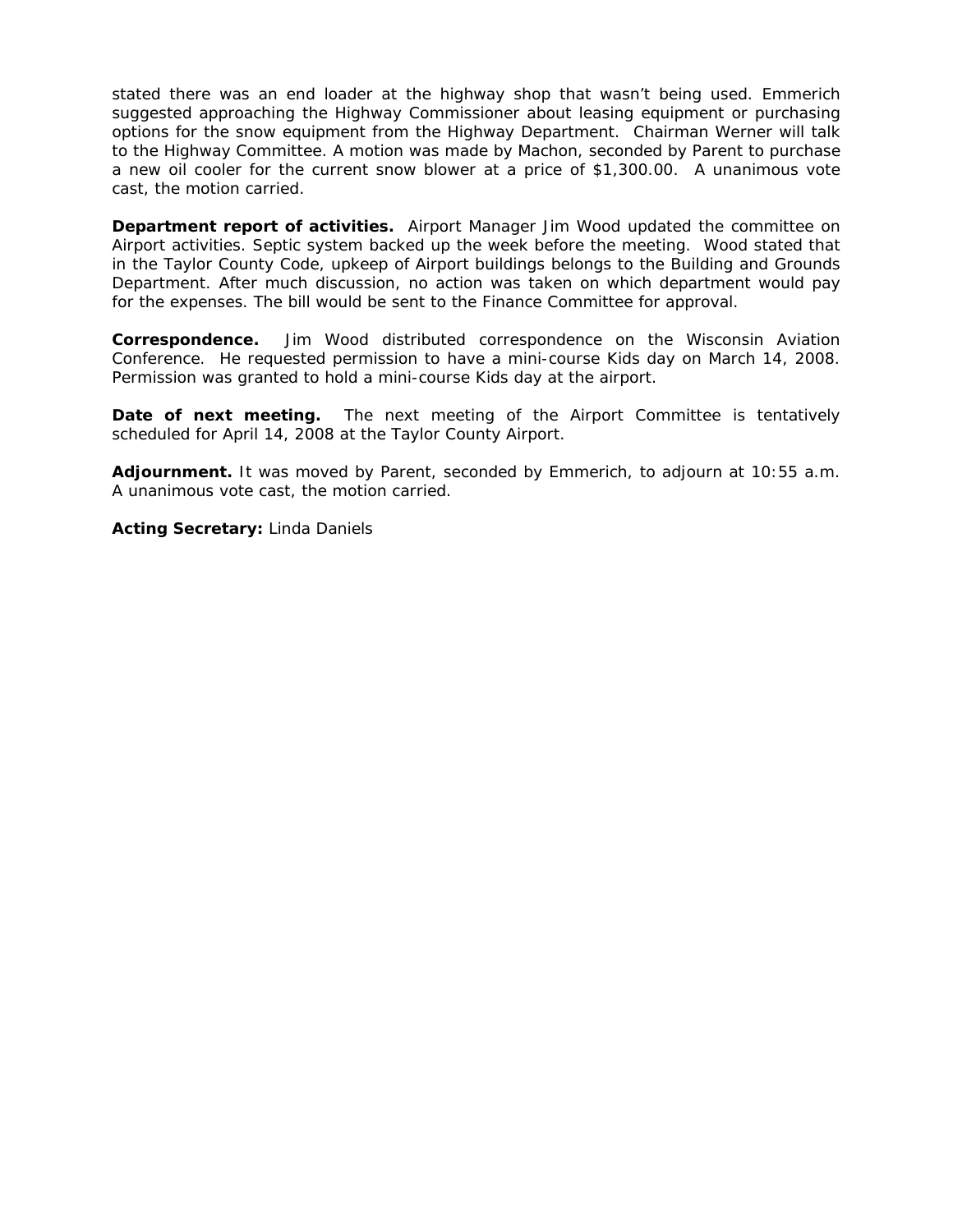January 21, 2008 Third Floor County Board Room

**Call Meeting to Order:** Chairman Werner called the meeting to order at 10:00 a.m.

**Members Present:** John Werner, Fred Parent, Gary Machon, Diane Albrecht and Roger Emmerich **Members Absent:** None

**Other Attendees:** Jim Metz, Don Berger, Armella Berger, Kemp Jochimsen, Darla Jochimsen, Bruce Strama, Phil Buehler, Elsie Buehler, Dennis Fuchs, Rollie Thums, George Southworth, David Krug, Allen Beadles, James G. Seidl, Chuck Zenner, Jon Erl, Don Erl, Karl Kelz, Linda Daniels, Steve Anderson, Corporation Counsel for Taylor County, Luke Klink, Star News

**Approve Minutes.** It was moved by Parent, seconded by Albrecht, to approve the minutes of the December 11, 2007 Airport Committee meeting. A unanimous vote cast, the motion carried.

**Approve Agenda.** It was moved by Parent, seconded by Albrecht, to approve the agenda with fourteen items. A unanimous vote cast, the motion carried.

**Discuss and act on Berger Property Agreement.** Don and Armella Berger were present for the discussion. Chairman Werner went thru the Berger Property Agreement history with the committee. Corporation Counsel Steve Anderson was present to answer questions. The recommendation from Corporation Counsel was for Mr. Berger was to submit a claim to the County Clerk for fees that were collected from Mr. Motte.

**Discuss and act on Kemp and Darla Jochimsen aviation easement.** Kemp and Darla Jochimsen were present for the discussion. The Jochimsen's requested a copy of the regulations on the trees from the engineering company. Chairman Werner was directed to get the copy to the Jochimsen's.

**Discuss and act on Property at the former Miller Residence.** A motion was made by Emmerich, seconded by Albrecht to request that Mr. Nichols seek reimbursement of \$1,250.00 from the Millers for the sale of the bulk tank. The bulk tank will be placed on the spring auction along with the other items that were left after the sale of the property that are county property. A unanimous vote cast, the motion carried. Airport Manager Jim Wood will contact Mr. Nichols.

**Discuss and update on airport project.** Airport Manager Jim Wood updated the committee on the project. Critical items for July start date were discussed. In order to have a July start date, the following must occur: 1.) 404 Permit completed by 4/28/2008, 2.) DNR Concurrence by 4/28/2008, and 3.) FAA Grant by 6/11/2008. The project may be delayed due to funding.

**Discuss and act on agreement between townships on using Apple Avenue as a haul road for spring construction project.** Chairman Werner went to the Township of Little Black to get permission to use Apple Avenue as a haul road and repairs after airport construction would be made partially by the Township with partial funding by the County. A motion was made by Emmerich, seconded by Parent to have Chairman Werner obtain an agreement drafted between the Township of Little Black and the County. The agreement would be drafted by Taylor County Corporation Counsel. A unanimous vote cast, the motion carried.